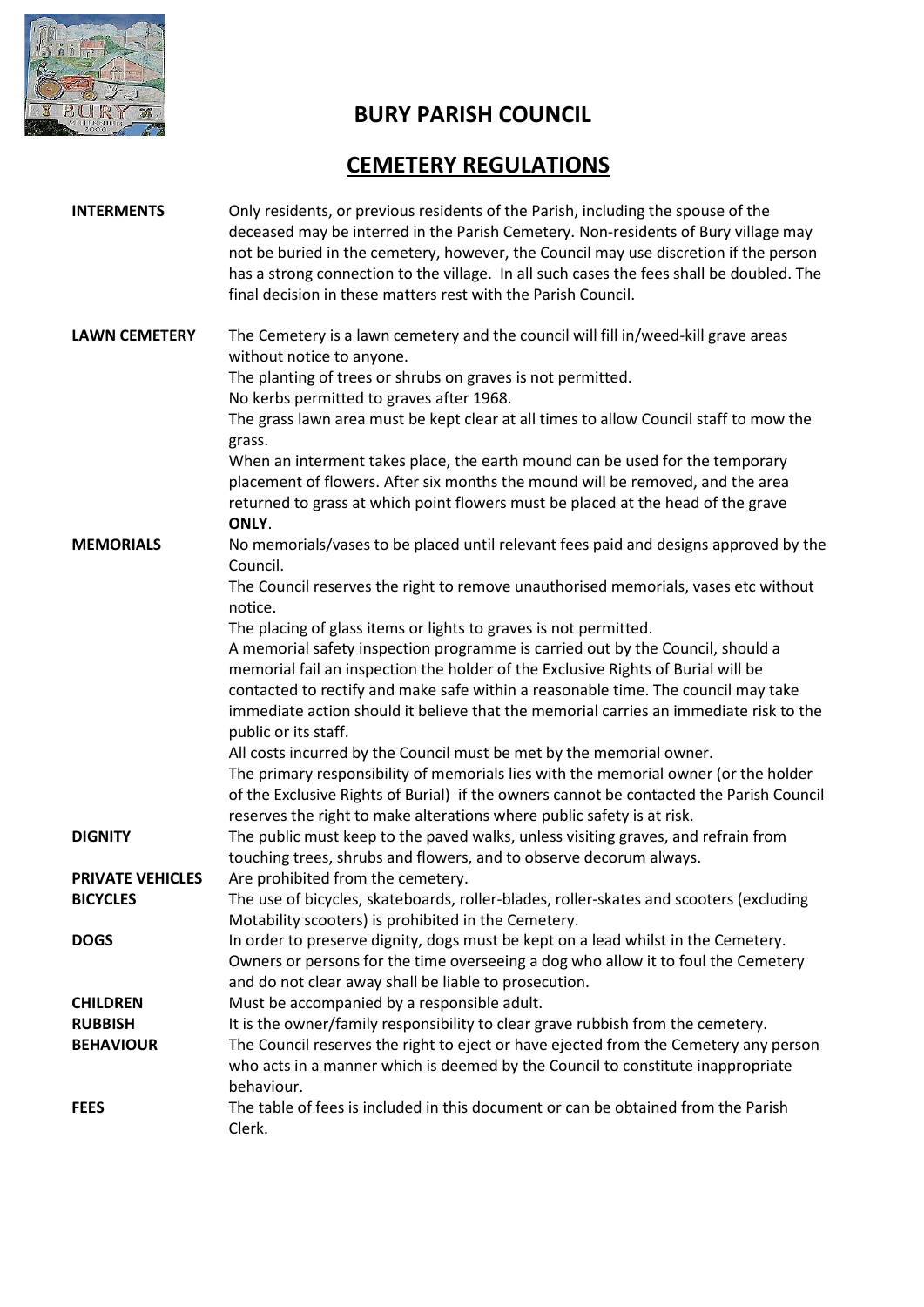

### **BURIAL/INTERNMENT CHARGES**

| <b>Exclusive Right of Burial</b>                                                                              |         |
|---------------------------------------------------------------------------------------------------------------|---------|
| In an earthen grave for a term not exceeding 50 years, 9 feet x 4 feet double/triple depth.                   | £430.00 |
| Cremated remains in the Garden of Rest for a term not exceeding 50 years                                      | £210.00 |
| Transfer of Exclusive Rights of Burial                                                                        | £50.00  |
| <b>Internments</b>                                                                                            |         |
| Of the body of a still born child, or of a child whose age at the time of death did not exceed one month      | £nil    |
| Of the body of a child whose age at the time of death exceeded one month but did not exceed 18 years          | *£nil   |
| Of the body of a person whose age at the time of death exceeded 18 years.                                     | £175.00 |
| Garden of Rest                                                                                                | £125.00 |
| *As of November 2019 the Prime Minister announced a new Funeral Fund for grieving parents who have lost their |         |
| child. Under the scheme parents may no longer have to meet the costs of burials or cremations.                |         |
| Fees will be waived by all local authorities and met instead by Government funding.                           |         |

#### **MONUMENTS, HEADSTONES, TABLETS & MONUMENTAL INSCRIPTIONS**

| Permission to erect or replace a headstone.                                                 |         |
|---------------------------------------------------------------------------------------------|---------|
| A headstone on an earthen grave not exceeding 3 ft high x 2ft wide                          | £150.00 |
| A stone incorporating a vase not exceeding 18 inches in height or a flat slab not exceeding |         |
| 12 inches x 16 inches                                                                       | £40.00  |
| Garden of Rest restricted design (to fit an 8" cube)                                        | £40.00  |
| Additional inscription to an existing memorial                                              | £40.00  |

#### **MEMORIALS**

| <b>Memorials -</b> | Should be no more than 3ft high and 2ft wide and comply with and fixed in accordance with N.A.M.M.<br>rules. |
|--------------------|--------------------------------------------------------------------------------------------------------------|
| <b>Materials -</b> | Colour and stone/marble to be approved by the Parish Council, but no reasonable request will be refused.     |
|                    | <b>Inscription</b> - To be on the vertical face and to be approved by the Parish Council.                    |
| Vase -             | To be of standard design and set into stone/marble to be purchaser's choice.                                 |
| Curbs -            | Not permitted.                                                                                               |

### **MEMORIAL STONE FOR GARDEN OF REMEMBRANCE**

|                    | <b>Memorials</b> - Should be no more than 8" cube. An inset flower vase in optional.                        |
|--------------------|-------------------------------------------------------------------------------------------------------------|
|                    | The base slab should be 10 inches by 10 inches set with top flush to grass.                                 |
| <b>Materials -</b> | Colour and stone/marble to be approved by the Parish Council no reasonable request will be refused          |
|                    | Inscription - To be on the vertical face of the stone and inscription to be approved by the Parish Council. |
| Vase -             | To be of standard design and set into stone/marble base, material to be purchaser's choice.                 |